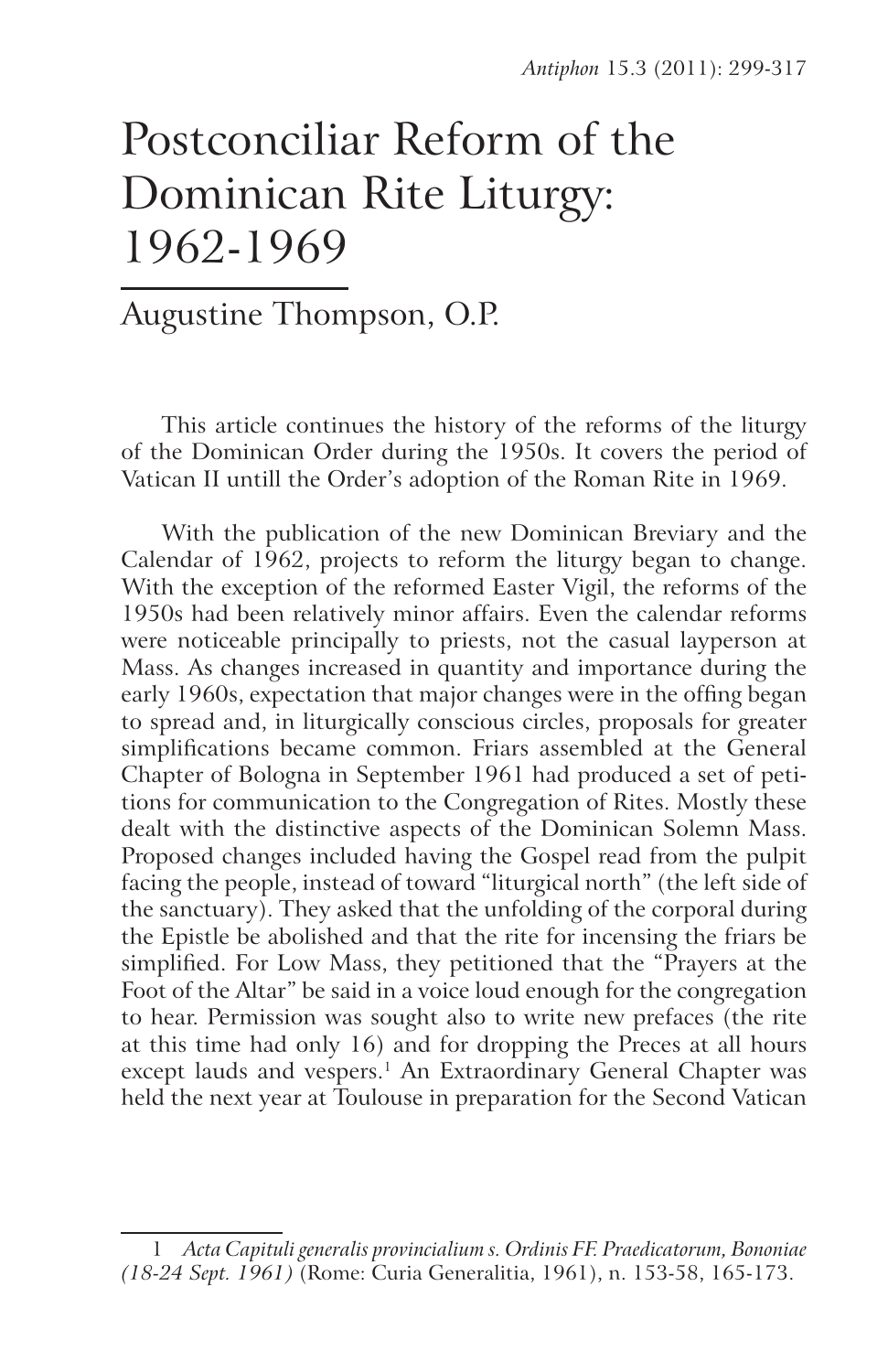Council.2 It passed little legislation on liturgy but heard reports on reform of the Missal.3

Changes in the posture of friars in choir during Office did not require petitions to the Congregation of Rites as changes in the rite itself did, and, as requested by the General Chapter, new norms were promulgated at the beginning of 1963.4 These were extensive. The complex rules for raising and lowering the capuce at Mass and Office were reduced to raising it only when sitting. Abolished as well were the repeated uncoverings of the head at the Holy Names and at various verses in the Gloria, a practice that had paralleled the tipping of the biretta by secular priests. The profound bows at the names of Mary and Dominic became head-bows, and the (admittedly late-medieval) head-bow at the mention of the Precious Blood disappeared entirely; bows by the choir at the blessing of the reader were gone. The rubrics did, however, preserve the bow at the Gloria Patri during the psalms and during collects up to *qui vivit* in the doxology. Bowing for the Confiteor at prime and compline was replaced by kneeling, which was considered more "penitential." At Mass, the ancient system of bows and prostrations on the forms by the friars in choir was replaced by standing facing the altar, sitting, and kneeling, the same rubrics already used by laypeople at High Mass. This had the effect of introducing kneeling during the Canon and erased the need to prostrate for the consecration. The elaborate medieval use of the body in prayer, so typical of medieval Dominican devotional works like *The Nine Ways of Prayer of St. Dominic*, was now gone.5 Finally, rubrics for conventual Low Mass were codified on the Roman model, and "dialogue format" became the norm.

<sup>2</sup> *Acta Capituli generalis electivi sacri Ordinis FF. Praedicatorum: Tolosae, in conventu s. Thomae Aquinatis, a die 22 ad diem 29 iulii 1962* (Romae: S. Sabinae, 1962).

<sup>3</sup> This originated with the commission to prepare a replacement for the 1933 Missal: *Acta Capituli generalis electivi s. Ordinis FF. Praedicatorum, Romae (11-17 Apr. 1955)* (Rome: Curia Generalitia, 1955), n. 90; whose tasks were later expanded: *Acta Capituli generalis diffinitorum s. Ordinis FF. Praedicatorum, Calarogae (24-30 Sept. 1958)* (Rome: Curia Generalitia, 1958), n. 162, to include reforming the role of the deacon at Solemn Mass.

<sup>4</sup> "Schema simplificationis caeremoniarum in choro servandum," ASOFP, 36 (1963-1964): 54-62 (this is the Jan-Mar. fasc. of 1963), issued in accord with n. 137 of the General Chapter of Toulouse (1962). The commentary of Fr. Ansgar Dirks is found on 58-62.

<sup>5</sup> On this work and for a translation, see *The Nine Ways of Prayer of Saint Dominic*, ed. and trans. Simon Tugwell (Dublin: Dominican Publications, 1978).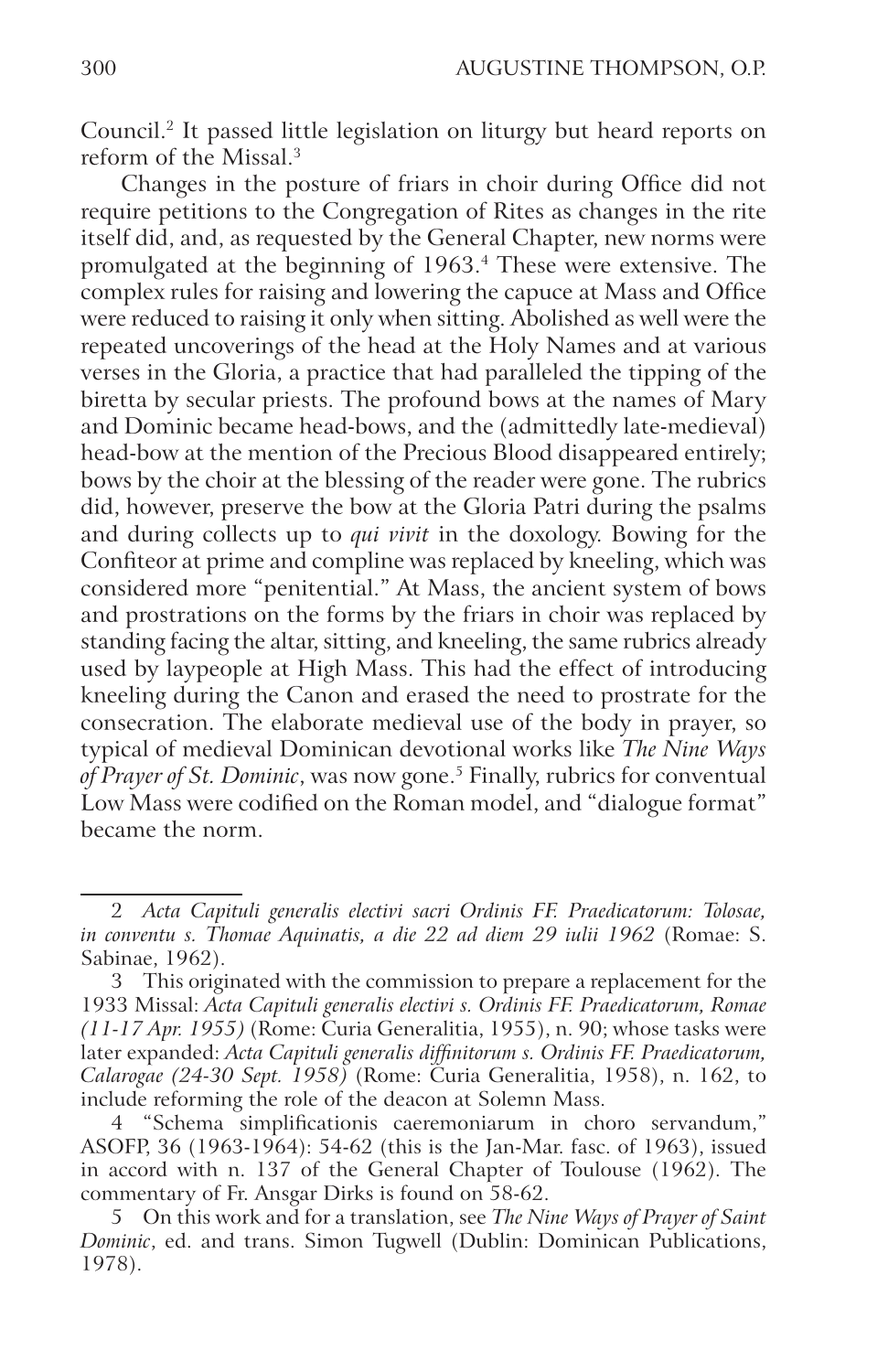# POSTCONCILIAR REFORM OF THE 301 Dominican Rite Liturgy: 1962‑1969

In the document itself, the authors spelled out the logic guiding these changes. Four principles were observed: 1. Simplification and conformity to the general practice of the Church; 2. Preservation, where possible, of primitive Dominican practices; 3. Greater uniformity among ceremonies; 4. Greater conformity with the Roman Rite.<sup>6</sup> In practice, norms 1 and 4 predominated, and norm 2 seems to have had virtually no influence on the legislation at all. In this, the new choir rubrics were a sign of what was to come: from this point forward the effects of reform were to be to erase whatever was distinctive in the rite and conform to Roman practice. The pastoral problems of a distinct Dominican Rite in the midst of near-universal Roman liturgy, as well as hostility from the secular (and some Dominican) priests at Dominican "difference" would slowly be removed.7

Within months, approval from the Congregation of Rites arrived for revision of the rubrics of the Mass itself.<sup>8</sup> This document presented the old and new rubrics in parallel columns to facilitate the changes. The reforms removed much of what seemed "different" about the Dominican Mass, at least from the point of view of the congregation. Among the most important changes, the priest no longer had his capuce up going to altar; he prepared the chalice at the Offertory, not on arriving at the altar; the practice of bowing to the Crucifix was replaced by simple head bows; and the very ancient practice of saying the historically later parts of the Roman Canon with hands folded was gone, replaced by the "orans" position throughout. In addition, the rite is simplified somewhat: Gone are the prayer *Actiones nostras* on arrival at the altar, making the cross on the altar before kissing it, holding the chasuble up against the altar when kneeling, the distinction between the deacon's and priest's hand position when reading the Gospel; and finally the double sip of the Precious Blood at the priest's Communion. Also gone is the practice of coming to the center of the altar for the genuflection during the Creed. The corporal is placed in the burse at the remaking of the chalice rather than postponed till after the Last Gospel. Positively, coherent rubrics are finally provided for the people's Communion, and the Confiteor

<sup>6</sup> Ibid., 54 "Institutum Liturgicum proposuit schema simplificationis caeremoniarum in choro servandum, ita ut: 1. simplificationes legibus ecclesiasticis vel usui generali Ecclesiae non sint contrariae. 2. In quantum fieri possit, serventur usus nostri primitivi. 3. Augeatur cohaerentia inter caeremonias. 4. Augeatur conformitas cum usu generali Ecclesiae, id est cum Ritu romano."

<sup>7</sup> All priests consulted during the research for this essay commented on the secular clergy's dislike for Dominican "singularity."

<sup>8</sup> SCR, "Diversae variationes in Missae rubricis" (Prot. No. 42-963–3 Apr. 1963), ASOFP, 36 (1963-1964): 171-180.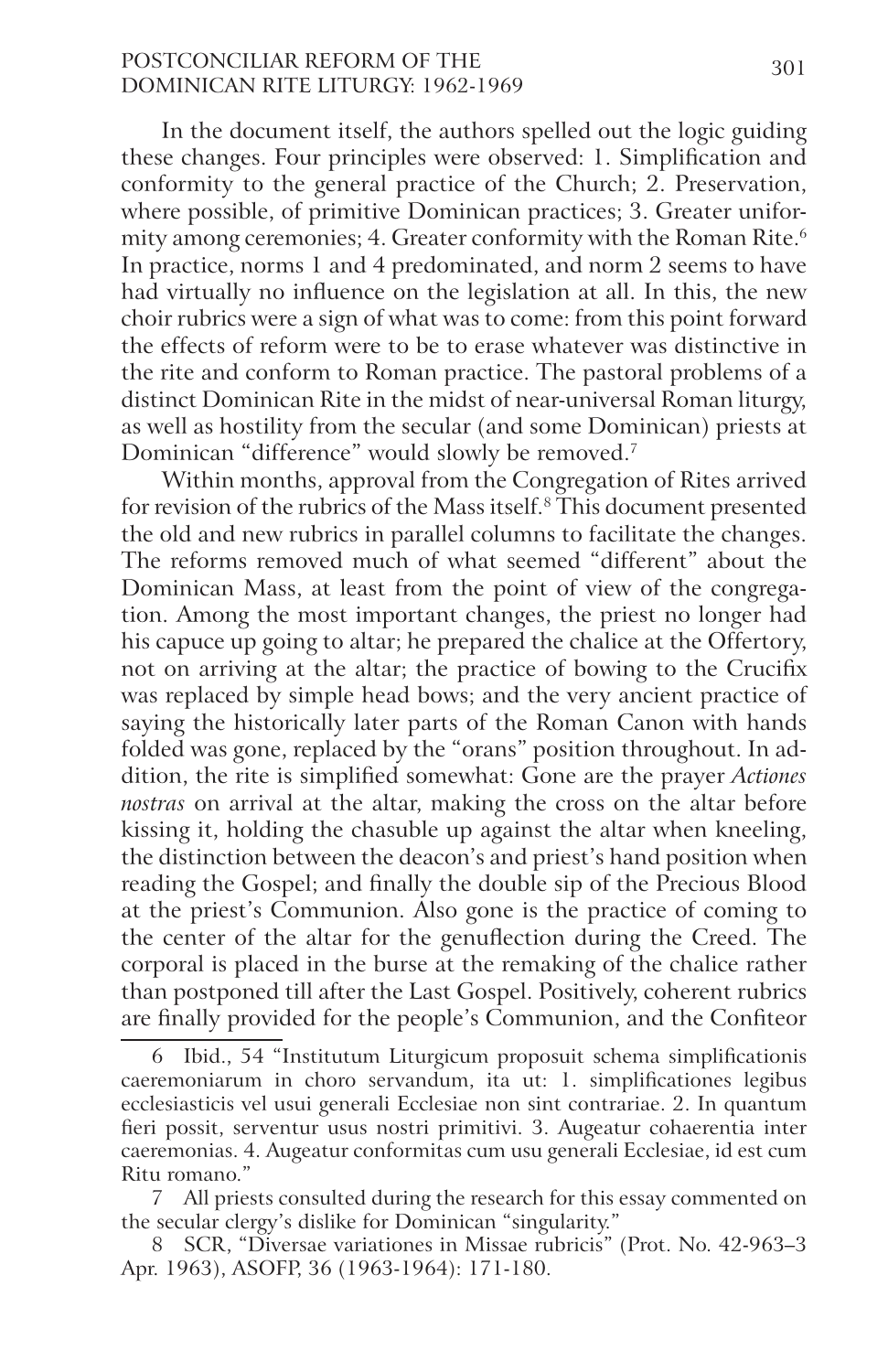at that point is formally suppressed wherever it had not already been dropped.9 Other than the approval of new saints' days, the first part of the conciliar reform of the Dominican Rite was complete.10

Within six months of this legislation, Pope John XXIII died, on 3 June 1963. The Council was suspended for the papal election. It chose Cardinal Giovanni Montini of Milan as pope, who took the name Paul VI. These events interrupted the reform of the rite underway in early 1963. The new pope was known to be sympathetic to the Liturgical Renewal and far less old-fashioned in his piety than John XXIII. The momentum of liturgical change, already strong, increased. This was capped by the promulgation of the Vatican Council's Constitution on the Sacred Liturgy, *Sacrosanctum concilium*, on 4 December 1963. Although in many ways a conservative document that called for the retention of Latin in worship (while allowing the readings in vernacular) and gave Gregorian Chant "pride of place" over all other forms of music, the document did propose simplification of rubrics and rites and revision of the Lectionary to provide for a greater selection of readings. It also called for extensive changes in the Office, in particular, the replacement of the weekly psalter with a four-week one. In many ways more important than the conciliar document was the *motu proprio* of the new Pope Paul VI, *Sacram liturgiam*, issued on 25 January 1964.

Both documents were published in the *Analecta* in the spring of 1964.11 On 15 March 1964, the new Master General, Fr. Aniceto Fernandez, wrote to the provincials to clarify the meaning of the two documents for the Dominican liturgy.12 In his letter he took pains to emphasize that *Sacrosanctum concilium* had included the Dominican Rite when it said that "other rites legitimately recognized are to have equal right and honor" and that "it expects and wills that they be preserved in the future and in every way nourished."

11 ASOFP, 36 (1963-1964): 333-67.

<sup>9</sup> Ibid., 178-79.

<sup>10</sup> The SCR approved these calendar changes: new feasts of blesseds: Bl. Peter Sanz and companions (3 June); Bl. Ignatius Delgado and companions (11 July); Bl. Joseph Melchior (27 Jul.) and B. Francis de Posadas (20 Sept). St. Catherine of Siena was raised to a Class I feast, Raymond of Penyafort to second class. See ASOFP, 36 (1963-1964): 296-97. Provision was also made for a Votive Mass of the Virgin and for the readings of St. Martin de Porres: ASOFP, 36 (1963-1964): 394-95 (readings on 408-13).

<sup>12</sup> "Litterae de sacra liturgia," ASOFP, 36 (1963-1964): 404-05" "*Sacrosanctum Concilium* declarat se omnes ritus legitime agnitos aequo iure et honore habere eosque in posterum servari et omnimode foveri velle atque exoptat."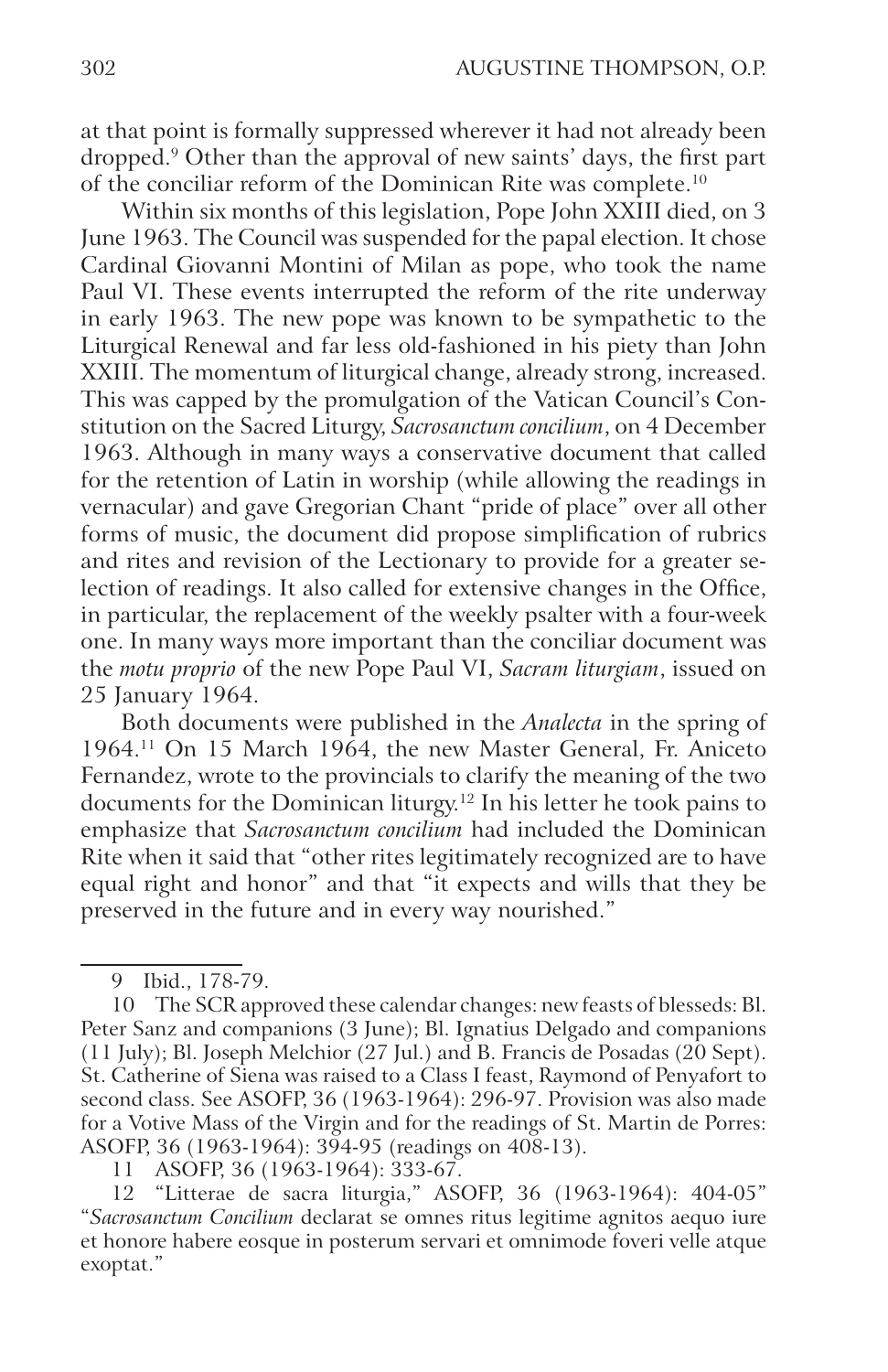# POSTCONCILIAR REFORM OF THE 303 Dominican Rite Liturgy: 1962‑1969

But this did not exclude reforms. The Order would have to find a way to assimilate these documents. To this end, a liturgical commission was created by the master general on 24 June 1964.<sup>13</sup> Friars who lived through the period say that, in practice, changes were mostly introduced whenever news of them appeared in the local Catholic press, much as they were made by secular clergy for the Roman Rite. No one seemed to wait for the Order to receive permissions for changes, as was in theory the law. Some priests acted more slowly; some even anticipated expected future changes. Dominican liturgical experts such as Fr. William Bonniwell and Fr. Ansgar Dirks had, by this time, concluded that further attempts to preserve the Dominican liturgy and modify it to conform to the reforms affecting the Roman Rite had ceased to be worth the trouble. They urged the immediate adoption of the Roman liturgy.<sup>14</sup> This was a reversal of many Dominican liturgists' position in the 1940s, that "reform" of the Rite should be directed at restoring the thirteenth-century forms of Humbert, freed of later accretions and Romanizations.15 But opinion remained divided. Pressure for vernacularization, removal of monastic elements, and conformity to Roman use had by this time become pervasive. Changes that would be institutionalized in the reforms of Paul VI made it inevitable that any Dominican attempt to restore Humbert's Mass and Office would place the Order in a liturgical ghetto, practicing a museum-piece Latin liturgy in a vernacular *Novus Ordo* world. Very few friars would have found that outcome appealing. Even before the Commission was established, the master general had permitted

<sup>13</sup> Its members were Chrysostom Vijverberg (*praeses*), Joseph Bernal, William Bonniwell, Ansgar Dirks, Louis Gignac, Pierre-Marie Gy, Damien Govert, Leopold Jager, Paulinus Miller, Aimon Rouget, Antonino Silli, Antonin Vismans: "Commissionis de Re Liturgica Instituto," ASOFP, 36 (1963-1964): 661.

<sup>14</sup> Oral communications of Fr. Antoninus Wall, O.P. (ordained 1950), Fr. Samuel Parsons, O.P. (ordained 1957), and Fr. Albert Gerald Buckley, O.P. (ordained 1957), 8-12 August 2007. All of these friars are of the Western Dominican Province, U.S.A. Fr. Bonniwell himself described the decision that the Order should abandon the rite, and the consternation this caused Cardinal Browne at a meeting of Dominican liturgists to discuss that question during the Council: *Interview with Dominican Friar Fr. William Bonniwell, O.P. (1886-1984)* [Videotape], directed by Fr. Antoninus Wall, O.P., filmed by Gavin Colvert (1982), Archives of the Western Dominican Province, Oakland, California.

<sup>15</sup> E.g., W. Bonniwell, *History of the Dominican Liturgy*, 2nd rev. ed. (New York: Wagner, 1945), 374: "It is therefore to be hoped that not only will the rite of the Order of Preachers be safeguarded against further losses, but that future revisions will efface the blemishes it has received in modern times."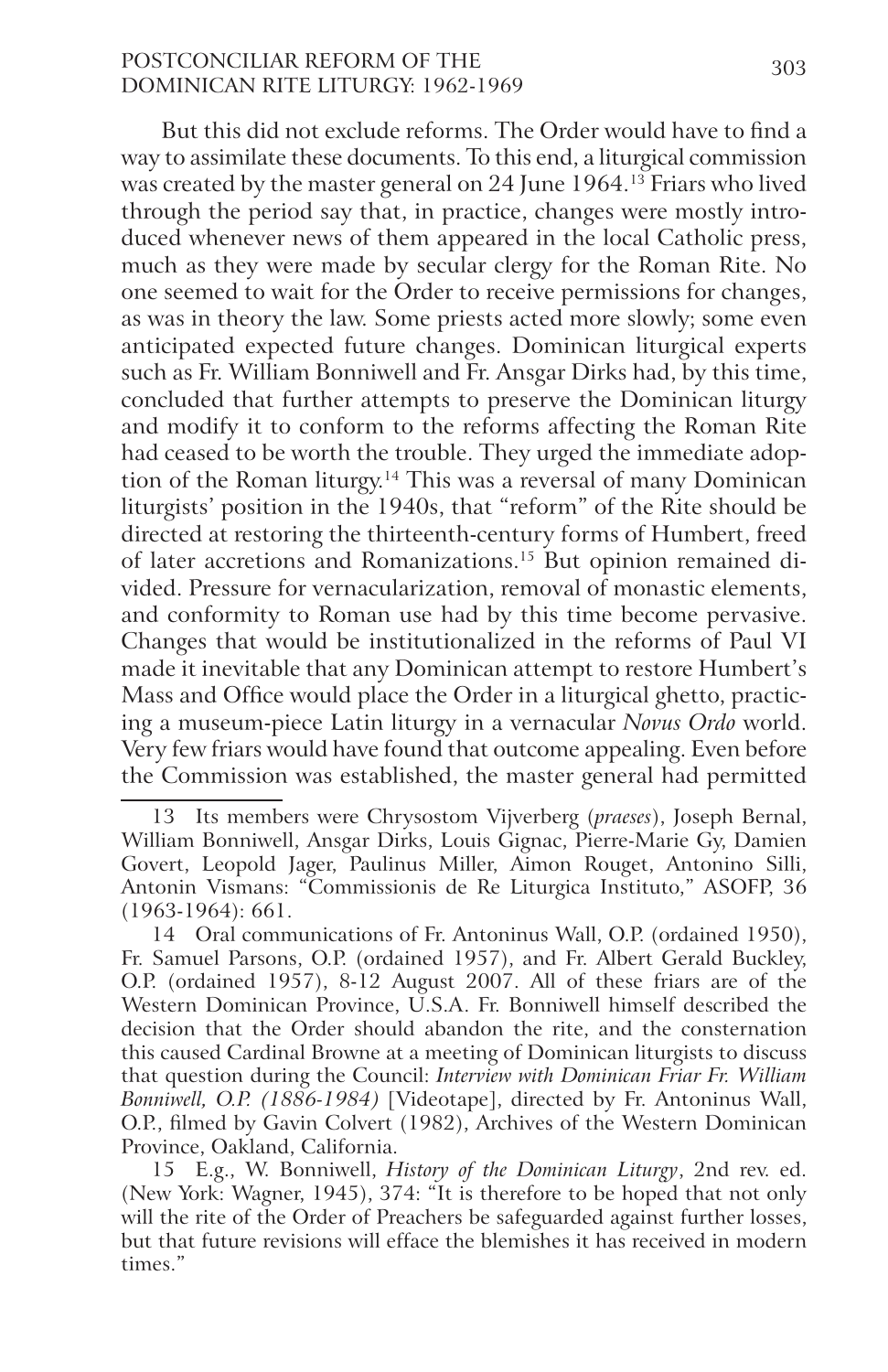the vernacular as it was used in the Roman Rite. Furthermore, prime was suppressed and the celebration of lauds and vespers were to be emphasized above the other hours.

These acts marked a significant shift. Within the monastic tradition, the hours, whether major or minor, served to sanctify the day (and night) by regular breaks for prayer. The emphasis on morning and evening prayers above the other hours represented the liturgists' hypothetical "cathedral office," in which these hours alone were supposed to have been celebrated for the laity and were considered sufficient to sanctify the day. Like the loss of prime, a part of the monastic office from before St. Benedict, this represents a move toward a spirituality intended for laypeople and the secular clergy. A similar intent marked the master general's decision to delegate the power to dispense from attendance at choir office to the provincials, thus making it easier to grant.<sup>16</sup>

These acts of the master general prepared the friars for the publication of reforms in the Solemn Mass that were already in preparation before Pope John's death. These were published in the April-June 1964 fascicle of the *Analecta*. 17 Some of these changes involved the texts used at Mass and, to some extent, represent the desire to restore primitive Dominican practice. For example, the Mass propers of St. Peter Chrysologus, St. Stephen, and St. Brigid in the 1933 Missal simply reproduced the Masses found in the respective commons of the Roman Missal. New Masses were now provided, using Dominican propers and readings. Awkward Latin, perhaps the result of medieval copying errors, was corrected in a number of collects, and the Mass *Pro infirmis* was restored to its original form in the Humbert Codex.

More extensive, and less of a return to ancient sources, were the changes in the rubrics of Solemn Mass.18 Among the most important of these changes: the major ministers no longer recite the propers with the priest; kissing the priest's hand is suppressed; the deacon stops raising the priest's chasuble when he turns for the Dominus Vobiscum; servers leave their candles lighted for the whole service rather than snuffing and relighting them repeatedly (a medieval wax-saving

<sup>16</sup> ASOFP, 36 (1963-1964): 309. To some extent, the cutting down of the Office was also behind the abrogation of the reform which provided that antiphons be recited before and after every psalm: SCR letter (Prot. No. 117-960–6 Aug. 1964), ASOFP, 36 (1963-1964): 653, although this also restored an older practice.

<sup>17</sup> SCR Decree (Prot. No. 65-963–30 May 1963), SCR decree (Prot. No. 11-964–19 Feb. 1964) 470-74, 477-84; with commentary by Ansgar Dirks, 474-77.

<sup>18</sup> Ibid., 477-84.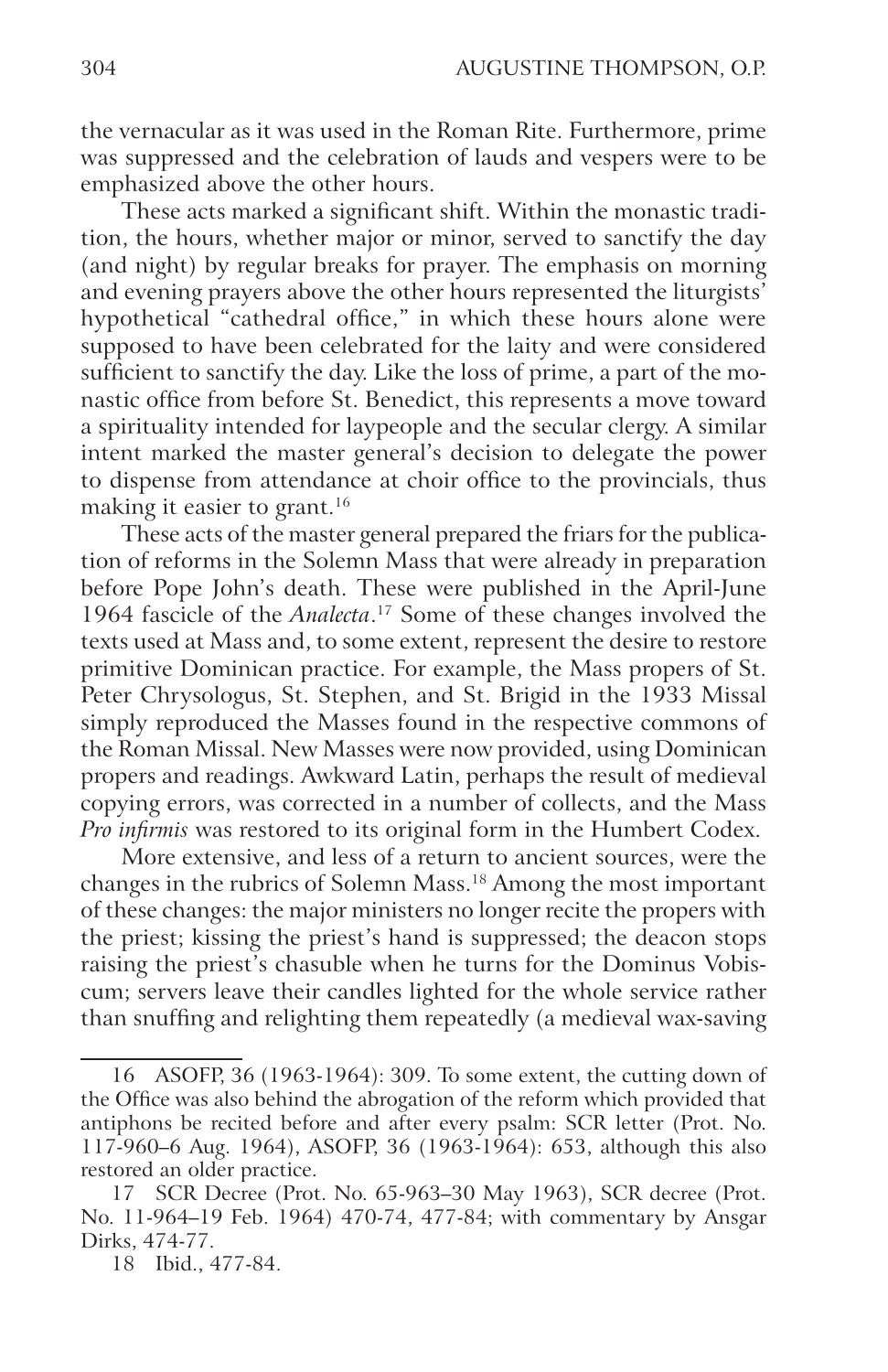# POSTCONCILIAR REFORM OF THE 305 Dominican Rite Liturgy: 1962‑1969

practice); and the humeral veil is now placed on the credence table, not the altar, after its last use. Most of this involved suppression of what had become, for the taste of many, if not most, friars, fossilized remnants of medieval etiquette. Nor did these reforms change the rite in its substance, but one further change, the introduction of the new Communion formula (Corpus Christi. Amen.) and suppression of the Sign of the Cross over the communicant with the Host, affected every congregant going to Communion. They now responded "Amen" before receiving. In his comments on this, Fr. Dirks reminded the friars that the petition to adopt this form, already in use in the Roman Rite, was in accord with the *participatio actuosa* called for by the Council.19

Pressure to conform to the Roman use continued, especially now that Dialogue Mass was becoming more and more common, and Dominican priests faced the issue of celebrating Mass in secular parishes where congregations (at least to some extent) had begun to answer the priest in the (Roman) Prayers at the Foot of the Altar. To address this problem, permission was granted in late 1964 for Dominicans to use the Roman Rite Prayers at the Foot of the Altar, even in the context of the Dominican Mass, if they celebrated in secular churches–-a permission extended, within a year, even to Masses in Dominican churches "when people are present."20

The flurry of new reforms that marked the fall of 1964, inspired by changes in the Roman Rite, and resulting in a new decree dated 30 December 1964, would delay the publication of the new Dominican Missal for six months.21 That December decree repeats and codifies the reforms requested and instituted earlier in the year and adds to them. Most changes concern the Solemn Mass. The priest no longer recites the Ordinary and Proper quietly: "he may sing with the choir." The Secret is to be sung aloud, as is the entire Per Ipsum, during which the priest merely holds up the host and chalice, omitting the complicated series of crosses found in the medieval rite. The subdeacon no longer holds the paten covered with the humeral veil during the Canon—a rite going back to antiquity, when it carried the people's food offerings and had to be removed from the altar to make room. The people, or at least those who sing, now join in the Lord's Prayer.

<sup>19</sup> SCR rescript (Prot. No. 11-964–19 Feb. 1964), ASOFP, 36 (1963-1964).

<sup>20</sup> SCR decree (Prot. No. 104-964–24 Nov. 1964), ASOFP, 37 (1965-1966): 61; extended to Dominican Churches in SCR decree (Prot. No. 29-965–8 May 1965): 165.

<sup>21</sup> "Normae ritus Ordinis Dominicani menti constitutionis de sacra liturgia et instructionis S. R. C. aptatae." (Prot. No. 124-964–30 Dec. 1964), ASOFP, 37 (1965-1966): 55-57.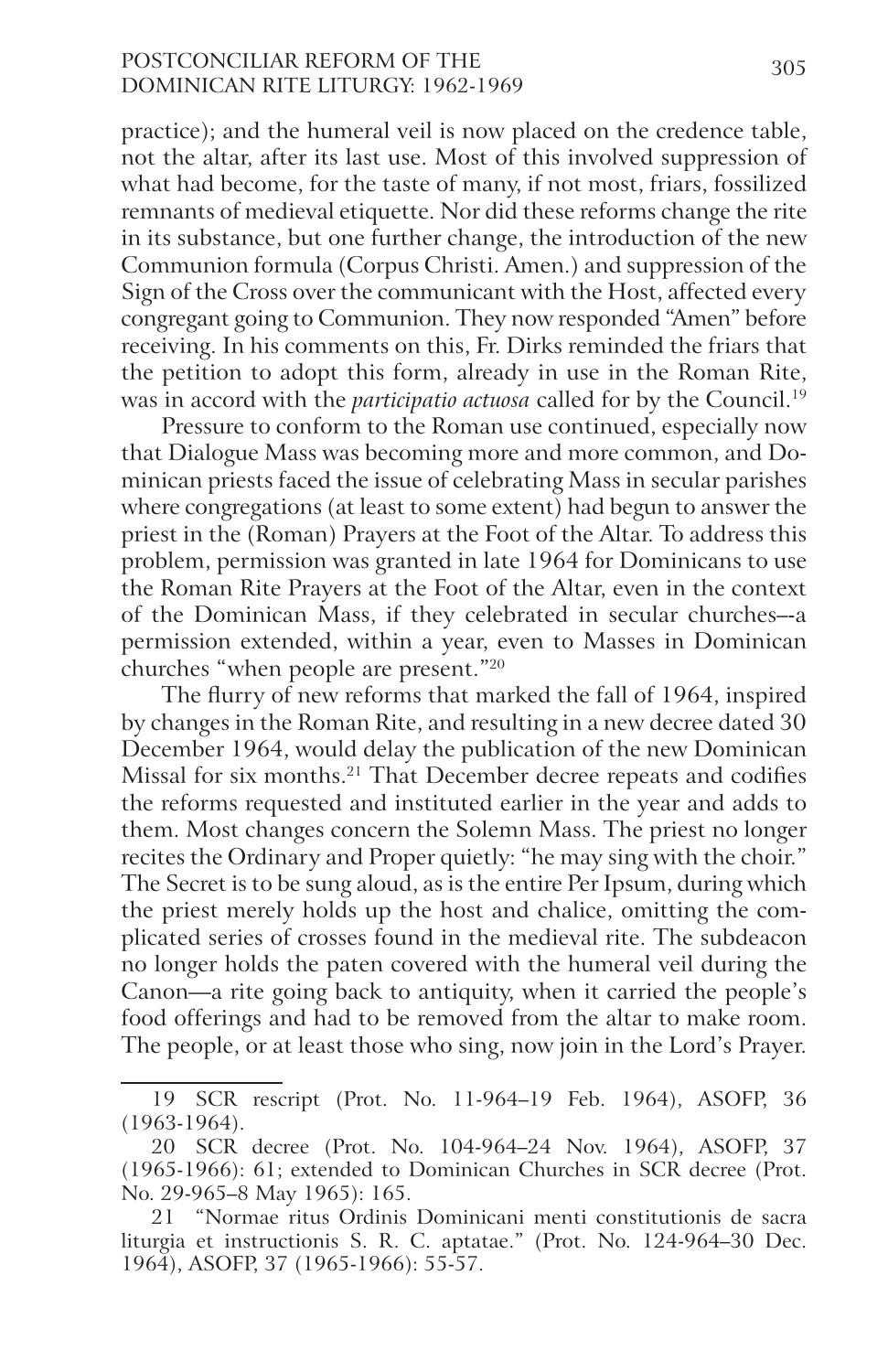This chant had been restricted to the priest since the time when it was placed just after the Canon by Pope Gregory the Great. It was St. Gregory's desire that by saying the Lord's Prayer, one composed by Christ, the priest might with "divine words" ratify the Roman Canon he had just prayed, which was composed by men and so made up of mere "human words." The Embolism that followed the Pater Noster was now sung aloud. These reforms have a whole different logic than those that have preceded: they are intended to reduce the number of prayers said silently (and so facilitate *participatio actuosa* by making them heard) and to increase the items sung in common by all (likewise increasing *participatio*). As to Low Mass, lectors and deacons may do the readings while the priest listens and these are to be read facing the people, the Gospel from the pulpit. Again, the principle seems to be *participatio*, although here those who get to have more participation are all clerics.

It seems to have been anticipated that this legislation would complete the reform of the Dominican Mass in preparation for the publication of the new Missal in time for Lent of 1965. But yet another round of changes, again modeled on those in the mother Roman Rite, arrived on 13 February 1965.22 It seems that this document addressed further petitions from the Liturgical Commission that had not arrived in time for the 30 December decree or had somehow been omitted from it by the Congregation. Master General Fernandez had written to request them the very day after the earlier decree arrived.23 Unlike the last set of changes that emphasized increased participation, these are mostly ritual simplifications, removing gestures considered repetitive and "meaningless to modern sensibilities." Gone are the head bows during the Gloria and Credo, save at the name of Jesus, as are those at the Gratias agamus before the Preface and at the doxology of the Canon. All genuflections during readings and chants, save that in the Creed, are abolished. The Communion Verse and Postcommunion collect are read at the center of the altar, not at the side. The Signs of the Cross are gone from the end of the Creed and during the Sanctus, as is the one made with the paten during the Embolism. The procession in with the cross from the sacristy during the Creed, surely one of the more impressive "Gallican" aspects of the rite, is obsolete: the processional cross will now be kept at the credence table. Also gone by this time were the Last Gospel and the so-called Leonine Prayers after Low Mass, both optional in the Roman Rite since 1962. There

<sup>22</sup> SCR "De aliis mutationibus in rubricis Missalis Ordinis Praedicatorum" (Prot. No. 17-965–13 Feb. 1965).

<sup>23</sup> "Addenda litteris nostris Instaurationem liturgiae die 31 decembris 1964 datis," 82-85.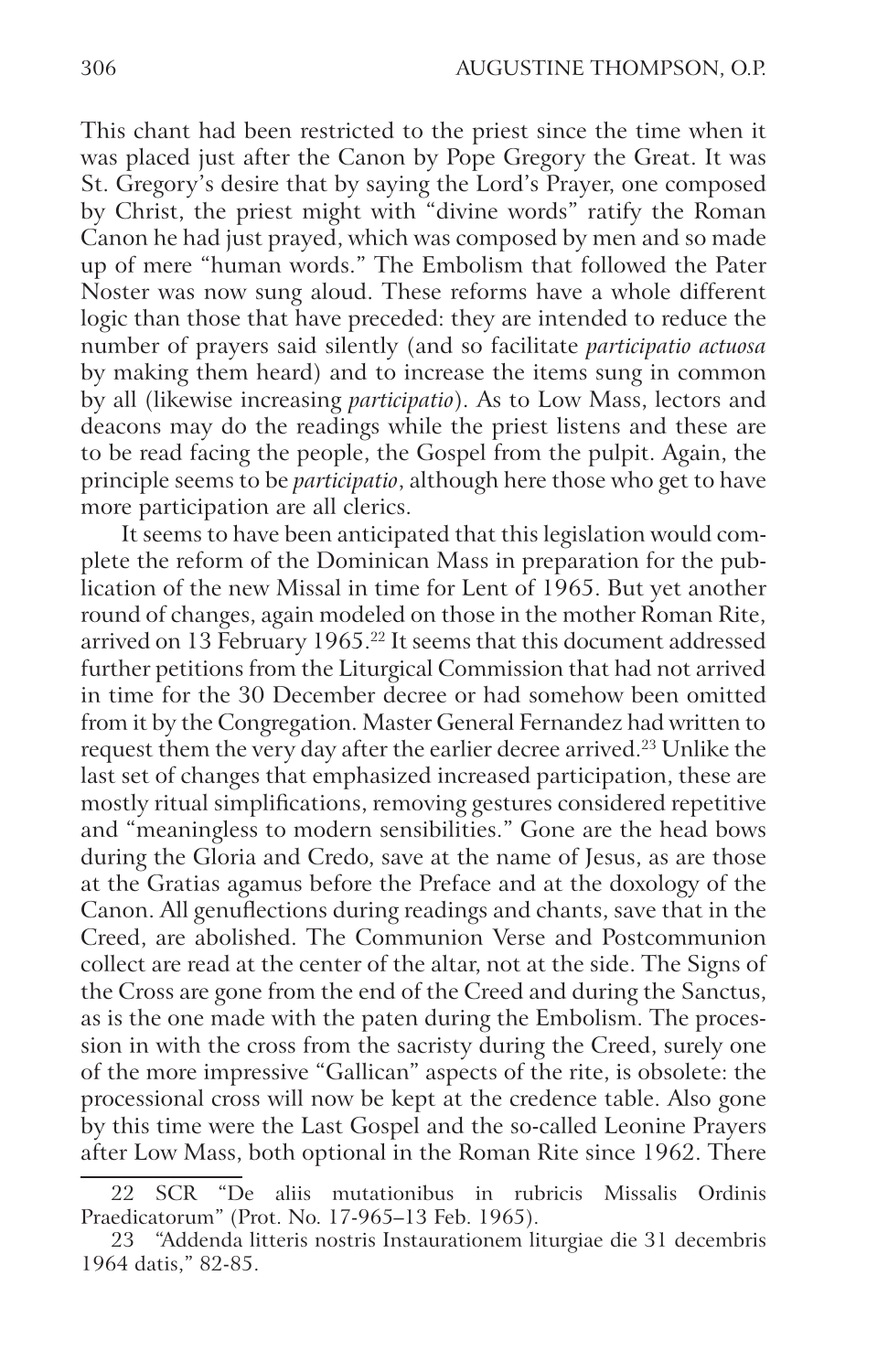# POSTCONCILIAR REFORM OF THE 307 Dominican Rite Liturgy: 1962‑1969

was never any Dominican legislation making them optional or dropping them, but they are absent from the 1965 Missal.<sup>24</sup>

The original promulgation date of the new Missal was to have been in February 1965, but the February rubrical changes delayed publication. Instead, on the thirteenth of that month, the master general addressed a letter to the friars, explaining the work of the Liturgical Commission, the new rubrics and reforms, and giving permission to introduce the vernacular into Masses with the laity. $2^{\frac{3}{2}}$ He emphasized the importance of education in making the reforms effective and successful. The delays and slow process in reform had caused some to balk at the process and introduce changes on their own. Fernandez wrote:

Let the friars, especially those who are young, attend with a humble and patient spirit to the mind and will of the Church legislating changes in Sacred Liturgy as these pertain to the Church's authority. Henceforth, let no one proceed in these matters at his own will, often with detriment; rather the liturgy and its institution are to be performed under competent authority.26

The new rubrics of Mass were thus to go into effect on the feast of St. Thomas Aquinas, 7 March 1965, even though the new Missal was still unavailable. Concelebration in the Roman Rite went into effect on Holy Thursday, 15 April 1965. Nothing was provided for this in the drafts of the new Missal. Rather than send them back for more revisions, the Master went ahead with publication of the text in hand and instructed the Order simply to start using the Roman forms of concelebration after they went into force, leaving implementation up to local superiors.27 In May, the Master again wrote to the provinces, apologizing for further delay and promising that the Missal would appear before summer.

Although its official publication date was 28 February 1965, the new Dominican Missal did not appear until fall of that year.<sup>28</sup>

28 *Missale iuxta ritum Ordinis Praedicatorum* (Rome: S. Sabina, 1965),

<sup>24</sup> This certainly reflects their suppression for the Roman rite in March 1965, while the new Missal was still in press: SCR (Consilium) "Instruction on *Inter oecumenici*."

<sup>25</sup> ASOFP, 37 (1965-1966): 75-85.

<sup>26</sup> ASOFP, 37 (1965-1966): 166: Humili tamen et patienti animo, fratres, praesertim iuvenes, attendant ad mentem et voluntatem Ecclesiae, statuentis Sacrae Liturgiae moderatio ad Ecclesiae auctoritatem pertinent; nemo proinde alius in hac re suo marte procedat, cum detrimento, saepius, ipsius Liturgiae eiusque instaurationis a competenti auctoritate peragendae.

<sup>27</sup> "De concelebratione Missae," ASOFP, 37 (1965-1966): 166.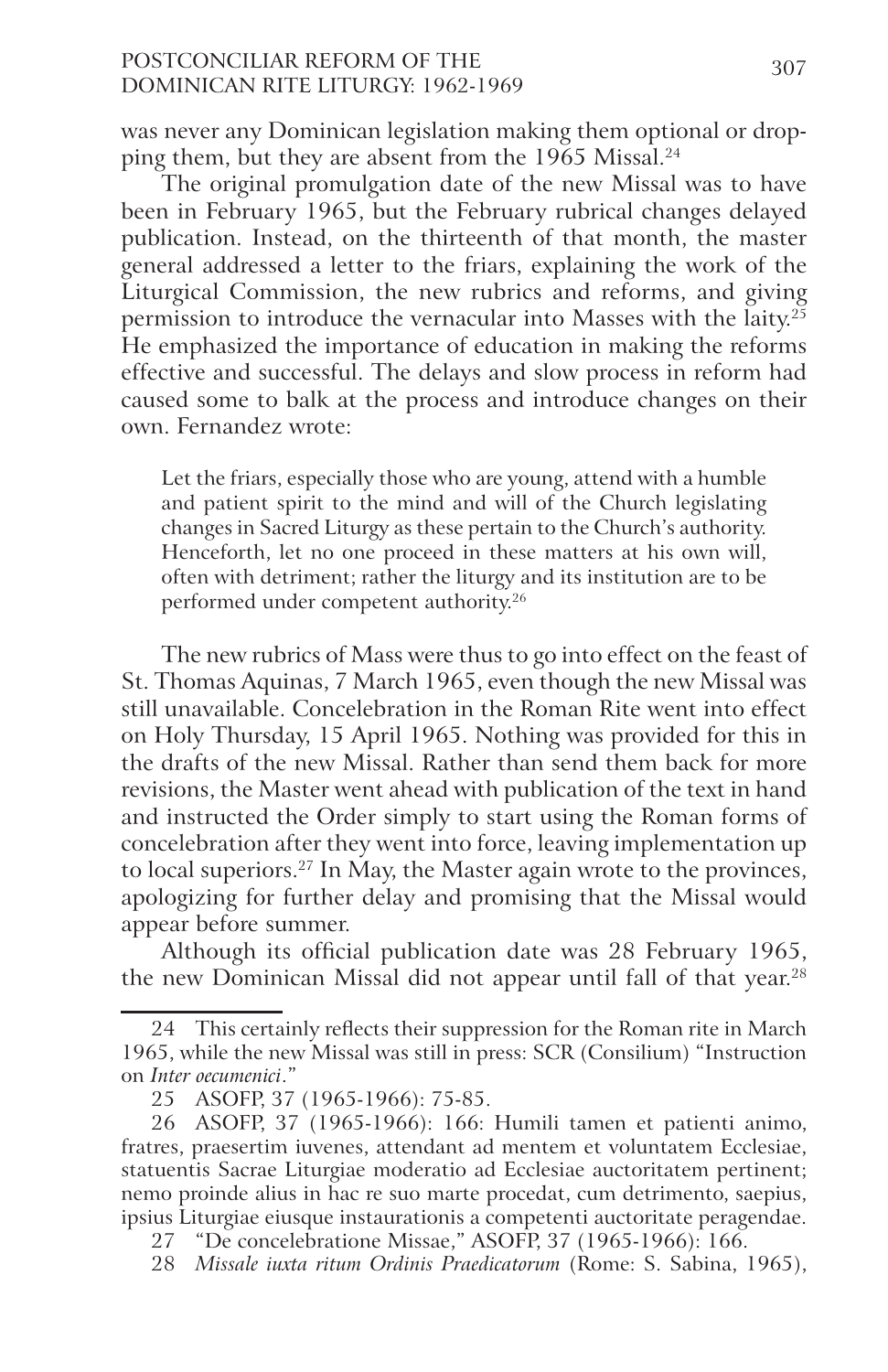It conforms to all the directives of the past two years, so there is no need, with one exception, to describe its contents. That exception is the appearance, following the Dominincan Mass, of the Roman Ordo of Mass from the Te igitur of the Canon until the dismissal.29 It has tabs for use, is printed in full format, just as is the Dominican Ordo, and has all the rubrics as they stood in 1965. There is no mention of this addition in any document published in the *Analecta* and nothing in the prefatory materials of the Missal itself, but it is obviously meant to allow the friar user to celebrate the Roman Mass, doubtless at Masses with the people. All that is lacking are the opening rites and the readings. But the Prayers at the Foot of the Altar were usually done from memory, and readings at public Low Masses were now generally in the vernacular using readings prepared under the direction of local ordinaries, so these texts were unnecessary. Almost immediately, in English-speaking lands, at least, as vernacular readings were introduced, lay readers, initially all men, were enlisted to proclaim them, so replacing the subdeacons and clerics to whom this work had previously been restricted.<sup>30</sup> This Missal provided for the desire of many friars involved in pastoral work and missions to celebrate the Roman Rite—and there was nothing to prevent a Dominican community or a friar celebrating privately from doing so. In this aspect, the book is a compromise and also a sign of things to come.

This last Missal of the Order is indeed a beautiful and sumptuous book. Available in deluxe burgundy Morocco leather with gilt edges, as well as in handsome red cloth, it has every appearance of being a book meant for the ages. Although the neo-gothic steel-cuts that decorated the 1933 Missal are gone, the use of large classical Roman type, the wide clean margins, and a full-page color reproduction of Fra Angelico's San Marco fresco of St. Dominic at the Foot of the Cross, flanking the Canon, more than compensate. Victorian sensibilities are gone; in their place is a modern, yet timeless, elegance. Considering it, one could easily forget that the consensus of the liturgists at its publication was that the Order should adopt the Roman Rite and move

iii.

<sup>29</sup> Ibid., pp. 1\*-15\*, which follow p. 347; numbering resumes with p. 347 after p.  $15^*$ . This Roman material is an insert.

<sup>30</sup> The Order issued no explicit legislation on the use of lay readers. Fr. Fabian Stanley Parmisano, O.P. (oral communication of Aug. 16, 2007), a priest ordained in 1953, described the introduction of this practice in the Western Dominican Province in 1966. It was inspired by the introduction of lay readers in the Roman rite during the previous year. Women readers seem to have appeared somewhat after, but female altar servers did not appear until the 1970s, considerably after the abandonment of the rite.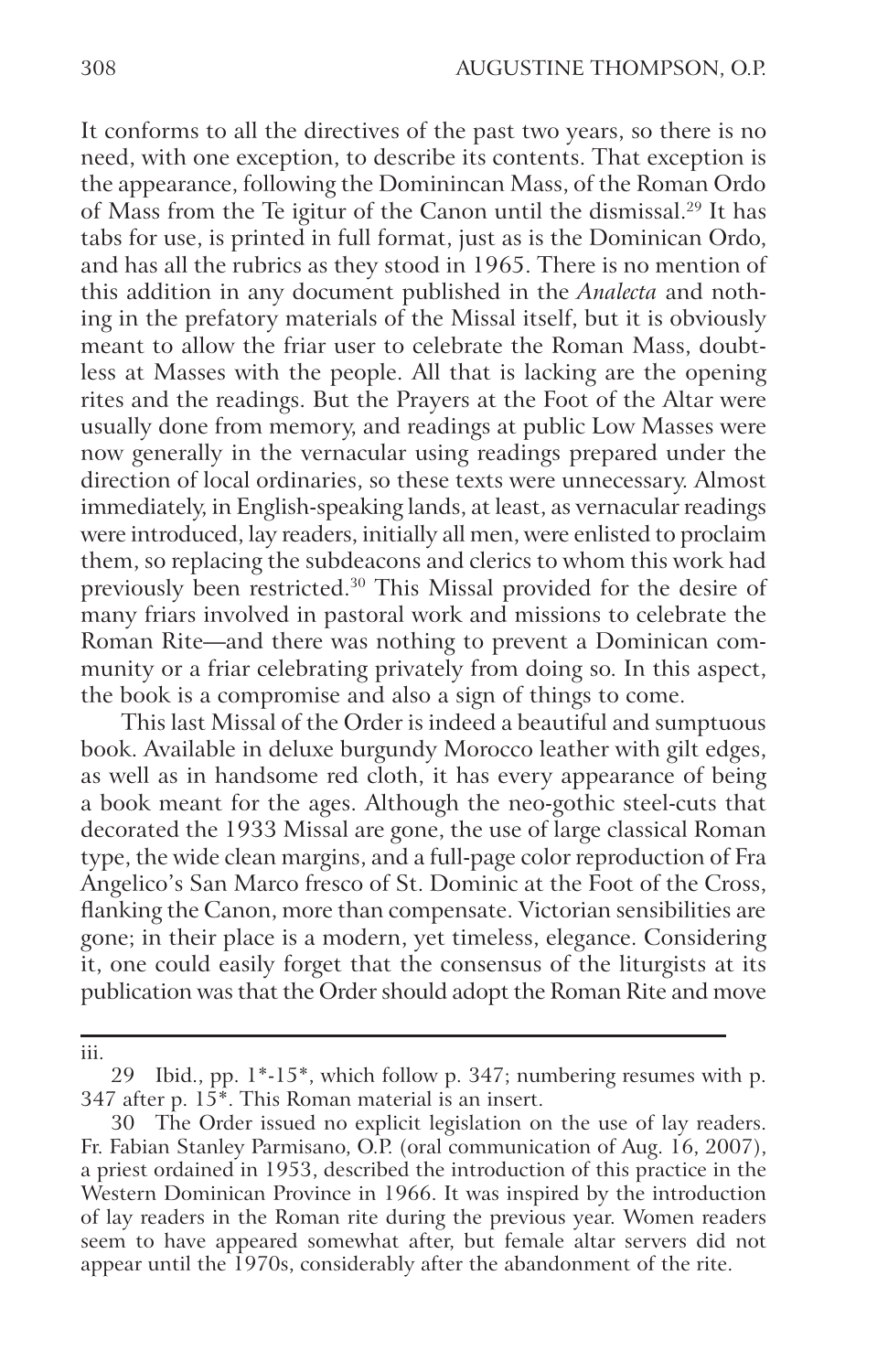# POSTCONCILIAR REFORM OF THE 309 Dominican Rite Liturgy: 1962‑1969

on. It is a monument to the momentum involved in major publishing projects, and to the efforts of that remaining group of friars who were determined to preserve the Dominican Rite.

While the Missal of 1965 was still in press, the Order of Preachers was holding its General Chapter in Bogota, Columbia.<sup>31</sup> This chapter was the first that had to find ways of responding to the challenge of the Council and to institute an *aggiornamento* of the religious life. While earlier general chapters generally focused on issues of formation and religious life, this one turned attention to engagement with the world and the Order's apostolic mission. Some of its legislation on liturgy repeated earlier prescriptions: there was to be musical instruction in novitiates and houses of study (already required at the Chapter of 1955), while decisions on the celebration of minor Dominican blesseds were to be at the discretion of the provinces. While it never said so, in so many words, the thrust of its legislation was to de-emphasize monastic observance and accommodate Dominican training and life to pastoral concerns. The burdens of the Office and monastic practices were to be reduced. The chapter gave the master general authority to abolish prime, which he did soon after.<sup>32</sup> Petitions were sent to the Congregation of Rites requesting that friars "in missions" might say only one of the three remaining little hours. In public liturgy, lauds and vespers were to be emphasized, as these were the prayers at which the laity were most likely to be present. Concelebration at the community Mass would be the norm, thereby relieving priests of the need to say a private Mass as well as to attend the Mass of the whole community. Another petition to the Congregation asked that individual houses be given the right to adopt the Roman Office in the vernacular, should they wish to do so. Finally, the Liturgical Commission, now under the presidency of Fr. Vincent de Couesnongle, was to draw up plans to reform liturgy so that it "match the actual experience of worship and spirituality."33 This is an interesting comment and implies a theological reversal. Historically Dominicans considered the liturgical rites themselves to inform and shape the Dominican style of worship and spirituality, rather than considering liturgy as something distinct, that had to be "conformed" to some autonomous "spirituality." This change, hardly noticed at the time, was revolutionary.

During the next two years, the Order and the provinces struggled to enact reforms in discipline, life, and worship. The traditional lay

<sup>31</sup> *Acta Capituli generalis diffinitorum sacri Ordinis FF. Praedicatorum, Bogotae (15-23 Iulii 1965)* (Rome: Curia Generalitia, 1965).

<sup>32</sup> Master General's letter (Prot. No. 7/65): ASOFP, 37 (1965-1966): 301.

<sup>33</sup> Ibidem.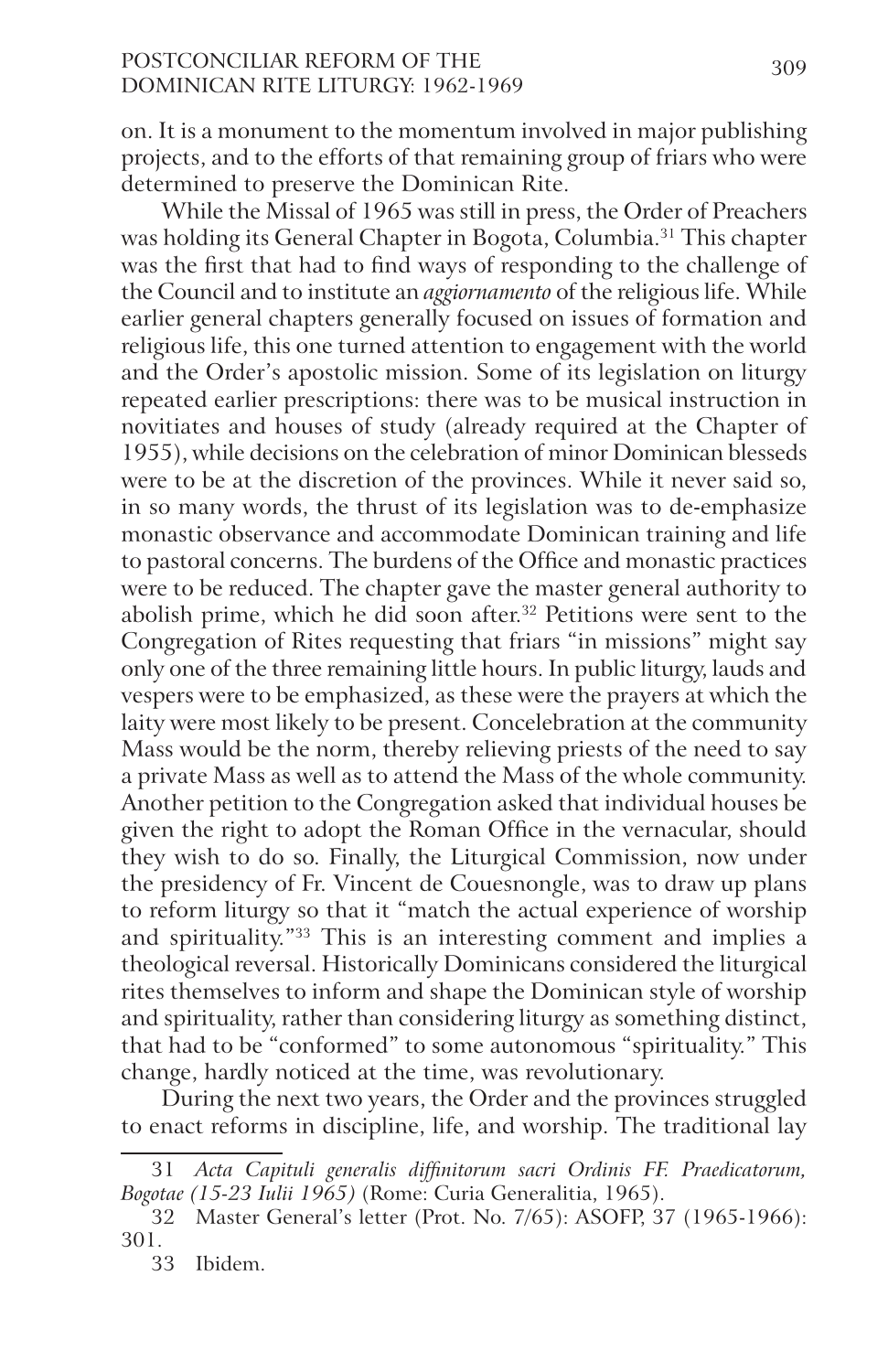brothers' habit was abolished so that all friars, priest or lay, would dress the same.<sup>34</sup> New prefaces were provided for the Mass, following Roman models.<sup>35</sup> A supplement to the Breviary was published, including rubrical changes and new saints.<sup>36</sup> But perhaps the most revolutionary changes in this period involved the general introduction of the vernacular and the Romanization of the Dominican chant. In the wake of the Council, the Congregation of Rites was barraged with questions and petitions from religious orders with choral obligation asking if they could institute a wholly vernacular Office and drop the use of Gregorian chant. Citing the conciliar decree preserving the use of Latin and chant in just such cases, the Congregation generally said no, but hedged this prohibition with so many exceptions that it ceased to apply in most cases. Clerics with choral obligation, like the Dominicans, could adopt vernacular in missionary lands, in churches engaged in pastoral ministry, and when laypeople were present. The presence of people at conventual Masses (also supposed to be in Latin) justified readings in vernacular and its use for all parts of the Mass where this was already the case in Masses of the Roman Rite.<sup>37</sup>

These exceptions effectively answered the request of the Chapter of Bogotá requesting use of the Roman Office in vernacular, and Master General Fernandez himself broadened permission for dropping Latin Office in a letter to the provinces of 25 September 1966. He spoke of the many complaints he had received about the continued use of Latin at prayer, especially from young friars ("praesertim apud juvenes") and the chaotic introduction of unauthorized vernacular texts. Arguing that community prayer "should be intelligible" (and so confessing the failure of Pope John XXIII's encyclical *Veterum sapientia*), he regularized the situation by allowing conversion to vernacular Office at each house's discretion, in accord with the Congregation's current discipline. Perhaps recognizing that the Congregation's exceptions covered just about every case except private recitation of the Office in nonpastoral houses, he went on to remind the friars that, for a clerical order, recitation of the Latin Office remained normative. He cited the papal letter to the general superiors of clerical religious

<sup>34</sup> Letter of the Master: ASOFP, 37 (1965-1966): 306. This change had been enacted by the General Chapter of Bogotá, n. 198.

<sup>35</sup> Allowed by permission of SCR Prefect Cardinal Arcadio Larrana: ASOFP, 37 (1965-1966): 425.

<sup>36</sup> *Supplementum Breviarii Ordinis Praedicatorum* (Rome, 1966).

<sup>37</sup> SCR "Instructio de lingua in celebrandis Officio divino et Missa conventuali aut communitatis apud religiosos adhibenda." ASOFP, 37 (1965-1966): 421-24.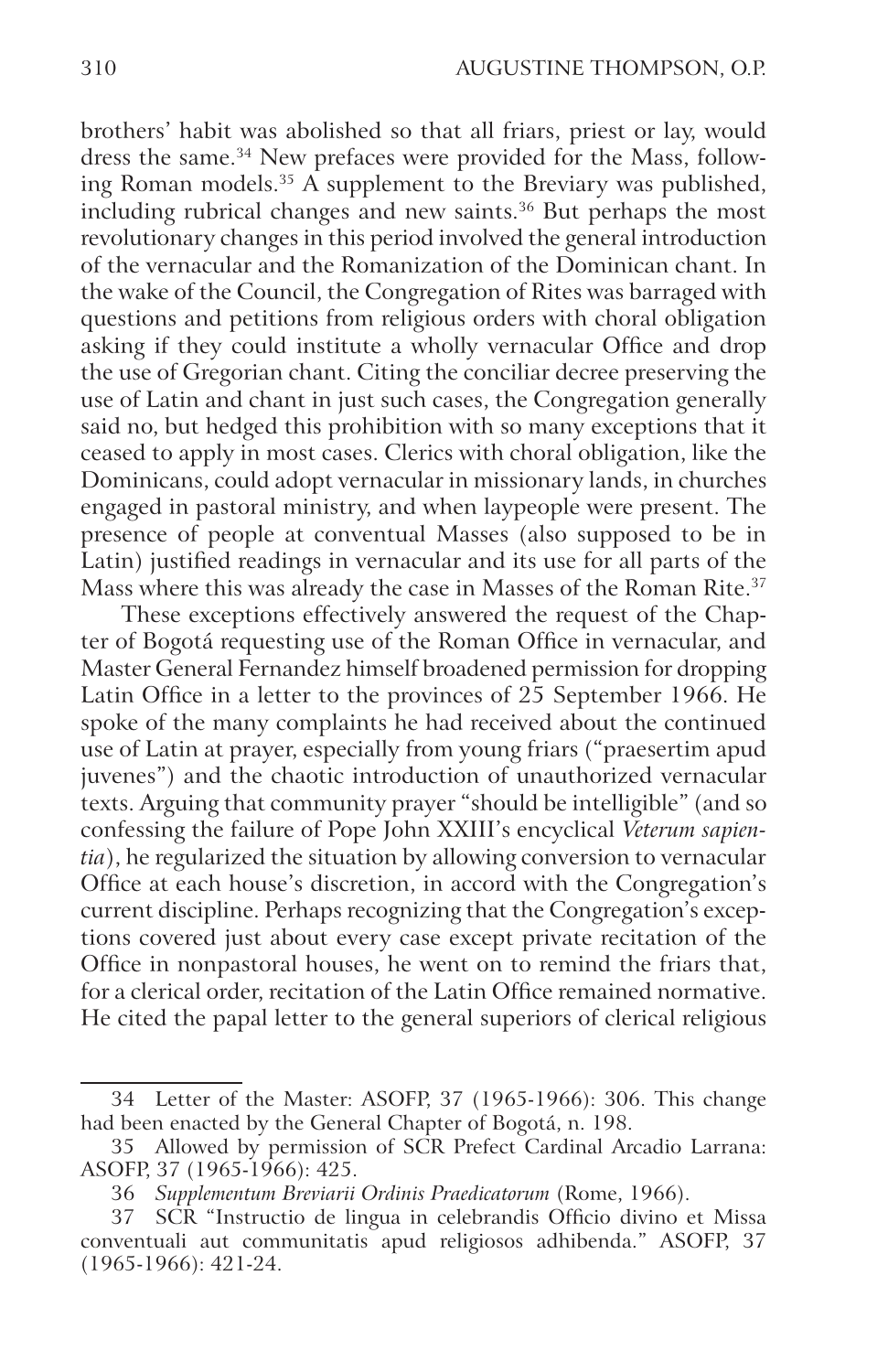### POSTCONCILIAR REFORM OF THE 311 Dominican Rite Liturgy: 1962‑1969

orders of 15 August 1966 to that effect as his evidence. He hoped that friars would show respect for this papal command.<sup>38</sup>

But the dam had broken. Houses rapidly began to adopt the vernacular for Office. Some simply dropped the Dominican Office and began to use new vernacular Roman books.39 Or, as was the case in the English-speaking world, friars began to use the vernacular versions of the Dominican Office that had appeared as congregations of sisters received permission for vernacular liturgy.40 The liturgical situation remained confused and chaotic on the local level, and the Congregation of Rites issued a *monitum* on 14 December 1965 ordering religious to use only approved liturgical texts and make no changes without permission.41 A period of experimentation began for the Office as translations were tried and dropped, music was composed or adapted, and different formats for prayer were arranged.42 For example, in the provinces of France, a lectionary of Patristic reading for use at the Dominican Office was compiled and published, but only in time for the adoption of the Roman Liturgy in 1969.<sup>43</sup>

As the confusion over vernacularization of the Office raged, the Order's Liturgical Commission moved to "reform" the chant. The result was the new *Regulae cantus*, promulgated in February of 1965.44 With it came, finally, the publication of a Holy Week music book for use in choir to replace the long-outdated materials from before

40 The English Office according to the Dominican Rite was prepared and published by Dominican Sisters in Ireland: *Breviary According to the Rite of the Order of Preachers* (Dublin: St. Saviours, 1967).

41 (Prot. No. 5821/64) ASOFP, 37 (1965-1966): 425.

42 Petitions to the Master General to get retroactive permission for the experimentation already under way, but the Congregation, deferred from giving permission (or forbidding it) on the grounds that they were about to request input from all major superiors about the effectiveness of the experiments that they had already introduced: SCR "Communicatio Rev.mo P. Magistro Ordinis" (Prot. No. 549/69–24 Feb. 1969), ASOFP, 39 (1969-1970): 130.

43 *Lectionaire patristique dominicain,* 3 vols. (Prouille-Fanjeaux: n.p., 1969-1970).

44 *Tonorum communium iuxta ritum Ordinis Praedicatorum Regulae* (Rome: S. Sabina, 1965).

<sup>38</sup> "Litterae de Re Liturgica" (25 Sept. 1966), ASOFP, 37 (1965-1966): 662-64.

<sup>39</sup> As happened eventually in France, where permission to use the Roman Breviary in French was granted. See "Concession de l'usage de l'edition française du nouveau Bréviaire romain dans les provinces dominicaines de langue française," Sacred Congregation for Divine Worship decree (Prot. No. 979/69), *Notitiae*, 5 (1969): 364.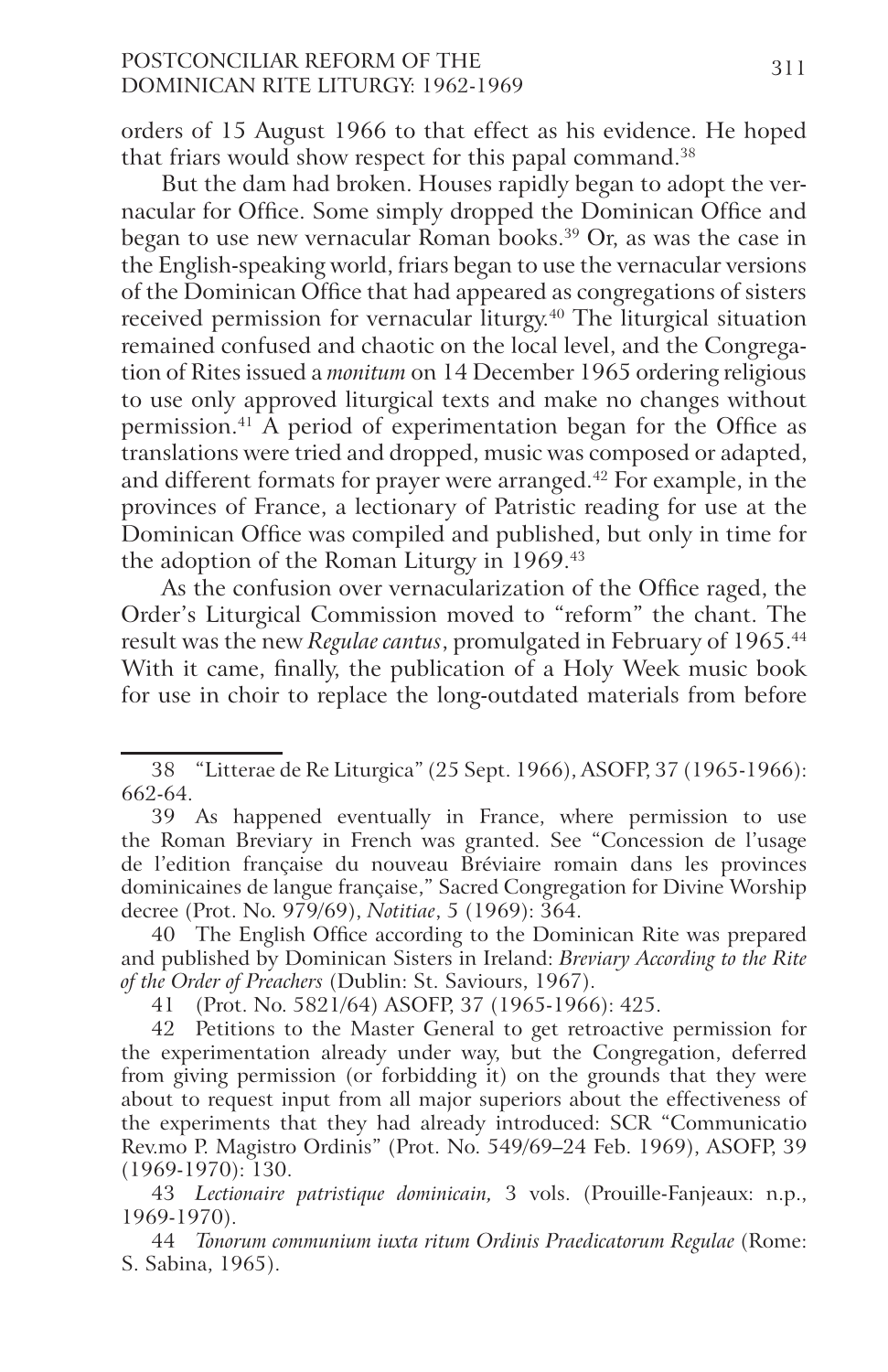the Council.45 This new system of chant was to go into effect at the start of the 1965-1966 academic year, itself a sign that houses of study (except in mission lands) were among the few places where the vernacular was not already used (at least in theory). The new rules adopted the Solesmes method of singing (a nineteenth-century invention, never used by the Dominicans, whose chant followed a living oral tradition going back to the days of Humbert of Romans). These changes involved a whole new way of executing the psalm tones, the most important chants of the Office, which were now to be sung using the Benedictine method. In practice, adapting the tone to the words of each psalm had to become an unconscious habit for a religious to sing them properly. Abolition of the historic execution of the psalms, at a stroke, effectively reduced all friars to the level of novices who would have to learn how to sing the Office all over again. The master general recognized that this change would meet resistance. He wrote: "It might happen that not all friars will like this new method and system of singing, which is now a matter of public law and not a local option."46 He expected immediate obedience. Those frustrated or unhappy should console themselves with the dictum of Humbert of Romans that friars should celebrate the Office and Mass the same way everywhere, he said. That Humbert's dictum would also forbid vernacularization (which had the effect of excluding friars who did not know the local vernacular) seems to have been lost on Master General Fernandez. This change in the chant certainly made the move to vernacular then under way far more attractive. Those attached to the ancient chant of the Order were now forbidden to sing it anyway.

As the Divine Office entered the vernacular virtually everywhere, and the Roman Office often took the place of the Dominican Breviary, the Dominican Mass underwent its last adaptations. These were meant to conform it as much as possible to the way the Roman Liturgy was performed in parish churches. The first step in this direction came with a reply to a *dubium* presented to the Congregation of Rites, asking if those using the Dominican Rite Mass might adopt and use the vernacular Roman lectionaries then becoming available in most places and whether the new sets of weekday readings being produced ad hoc under the direction of the bishops might be used.<sup>47</sup> The answer was yes, and that the Dominicans should follow the directives of the local bishops in doing this. As Dominicans could

<sup>45</sup> *Officium Hebdomadae sanctae iuxta ritum Ordinis Praedicatorum* (Rome: S. Sabina, 1965); it went into force on 2 Feb. 1965.

<sup>46</sup> "De opusculo 'Toni communes,'" ASOFP, 37 (1965-1966): 227-28. 47 "Consilium ad exsequendam Constitutionem de sacra liturgia," ASOFP, 37 (1965-1966): 427.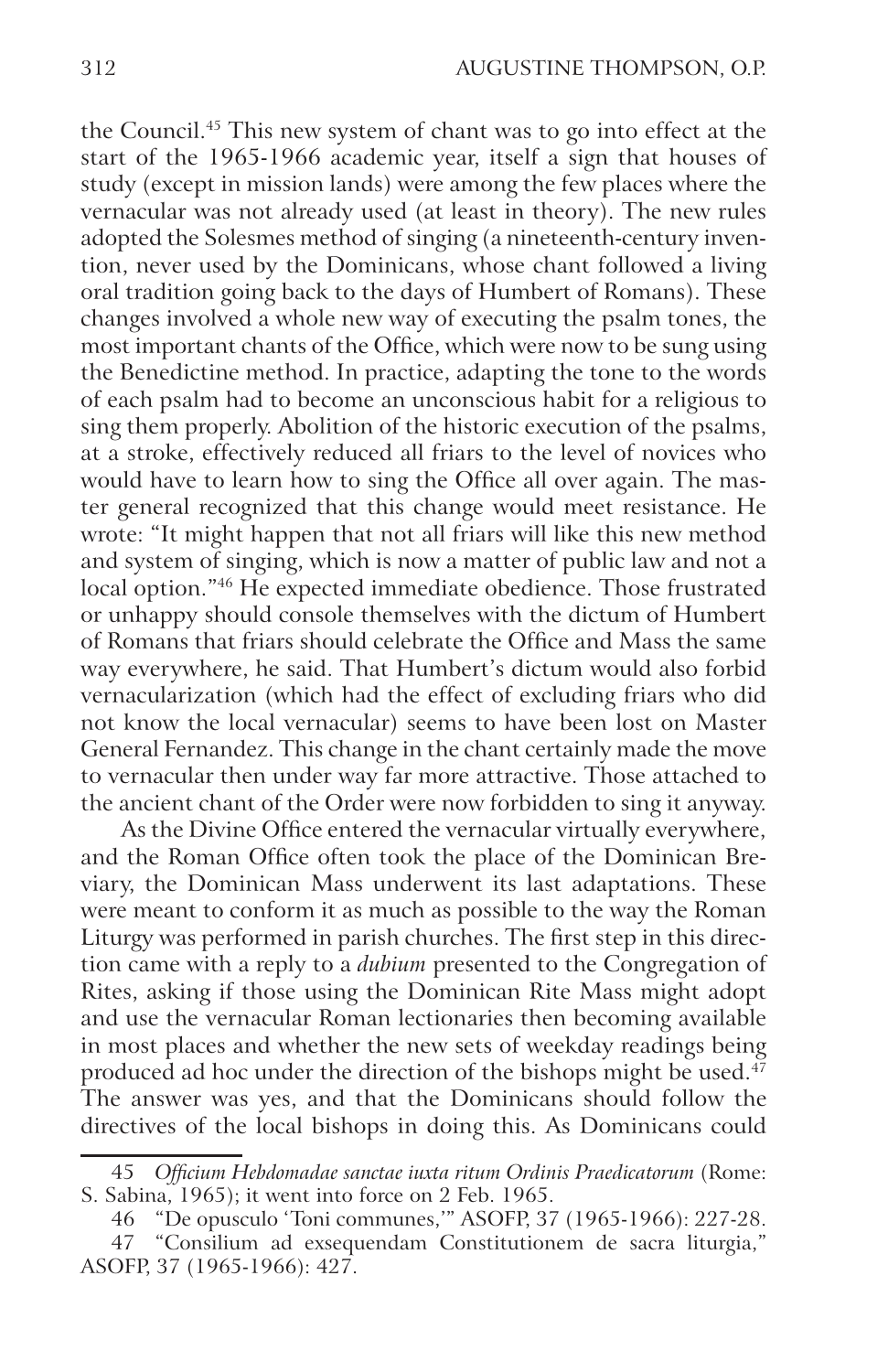# POSTCONCILIAR REFORM OF THE 313 Dominican Rite Liturgy: 1962‑1969

already use the Roman Prayers at the Foot of the Altar, this allowed the use of the whole Roman Foremass within the Dominican Rite. It also put the local bishop in a position of supervision over Dominican worship, something never before the case.

The next step was to conform the execution of the Dominican Mass ordo to the current practice in the Roman, which had just undergone further simplification under the terms of the Sacred Congregation of Rites' decree *Tres abhinc annos* (29 December 1966). This had been probably the single most extensive revision of the Roman Rite until the new Missal of Paul VI in 1970.<sup>48</sup> One senses that the changes were as much an attempt to get control over wild local experimentation as to reform the liturgy itself. With the document came a "dichiarazione" in Italian, correcting a multitude of innovations and abuses introduced at the local level. These included celebrating Mass during meals in laypeople's homes while seated at the table, celebrations where the priest wore lay clothes instead of vestments, replacing the texts of the Mass with privately composed or spontaneous prayers, and the introduction of secular songs in place of the traditional chants and hymns. The letter lamented that such practices "tend to desacralize the liturgy fatally."<sup>49</sup> The master general referred these documents to the Liturgical Commission of the Order, which replied that any provisions of it that could be applied to the Dominican Mass should be. Acting on this advice, the master general petitioned the Congregation for permission to adopt the changes of *Tres abhinc annos*. He soon received permission to do so and communicated that decision to the provinces.<sup>50</sup>

The effect of these changes was to introduce the rubrics that would become those of the Pauline Missal of 1970. The host would remain on the paten and priests would no longer keep their fingers together after touching it, all Signs of the Cross in the Canon, which now was spoken aloud, were dropped save one, genuflecting was restricted to once at each elevation, and the altar was no longer kissed except at the beginning and end of Mass. The Roman Practice of holding the hands extended over the gifts at the words *Quam oblationem*, something not done in the Dominican Rite, is now imposed. The fraction now follows the Embolism and no Signs of the Cross are made over the chalice with the particle at the Pax. The prayer *Placeat*, formally said

<sup>48</sup> This document was included in ASOFP, 38 (1967-1968): 216-22.

<sup>49</sup> "Tendono fatalmente a dissacrare la liturgia."

<sup>50</sup> SCR "Novae variationes ad executionem Constitutionis de sacra liturgia" (Prot. No. 57-967–7 Jun. 1967); A. Fernandez, "Litterae ad priores provinciales de re liturgica" (7 June 1967), ASOFP, 38 (1967-1968): 247-51.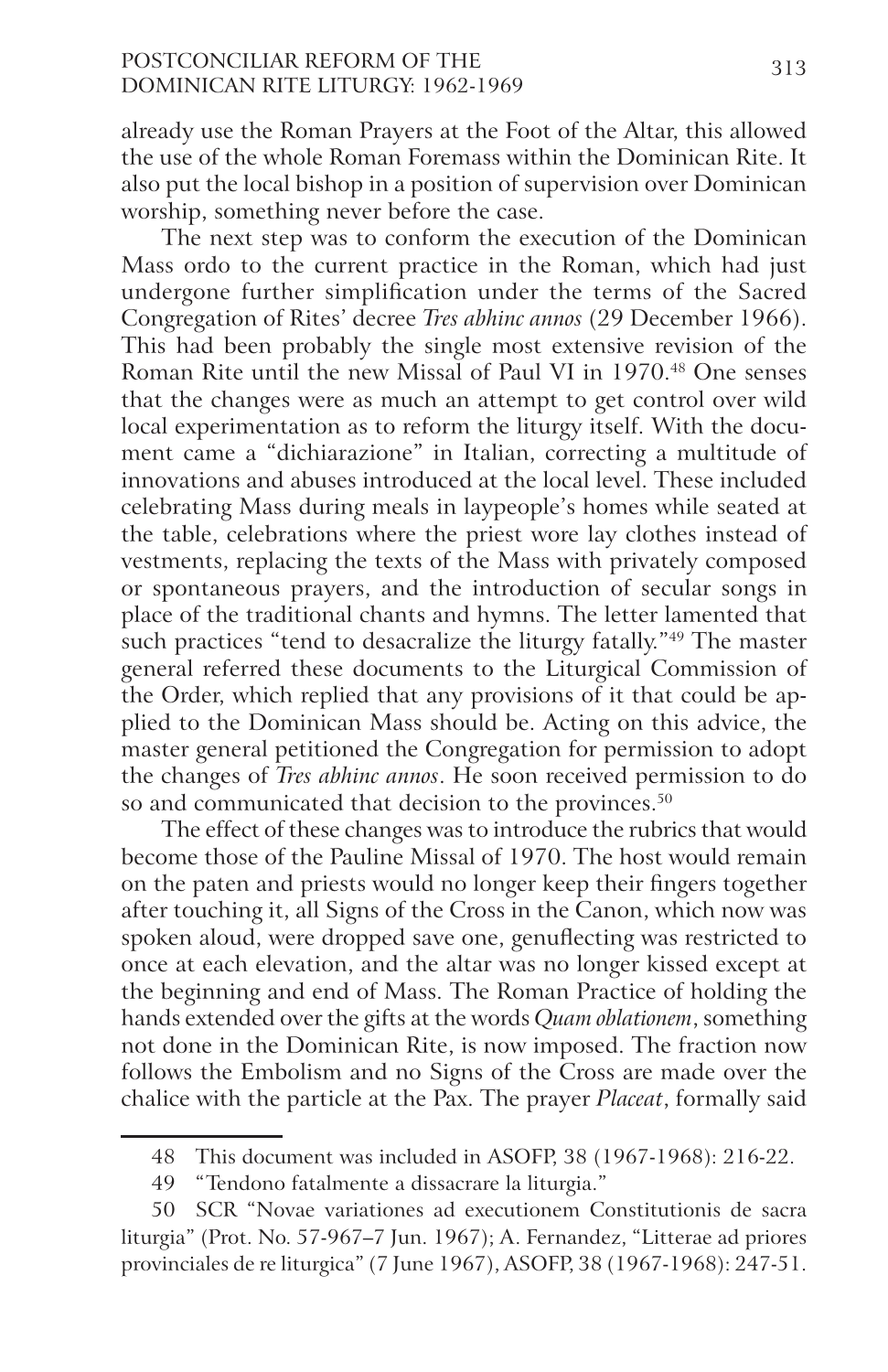quietly before the blessing, is dropped, although a priest may say it from memory on the way back to the sacristy from the altar. At this time also, portable altars were being installed, allowing Mass facing the people, something again on which there was never any direct Dominican legislation. At the House of Studies of the Western Province U.S.A., for example, friars read in the San Francisco diocesan paper that altars were being turned around. That evening, in preparation for morning Mass, the house liturgist and some assistants moved the secondary altar of St. Rose of Lima from a side chapel into the space between the choir stalls. From then on it became the altar of sacrifice, and so it remains, albeit slightly modified and moved, to this day.<sup>51</sup>

Although some houses attempted to find ways to preserve them, this turning of the altar and the Canon recited aloud, in the case of the Solemn Mass, ultimately brought about the dropping of the complex movements of the major ministers, which no longer seemed to make sense in a Mass celebrated *ad populum*. 52 Master General Fernandez finally received the Congregation's permission to allow the vernacular for all parts of the Mass and Office in 1967. He communicated the news to the provinces in a letter of 5 June 1967.53 In it, he reminded the friars that this permission did not abrogate previous law as to the use of Latin in choir by clerics, nor did it change Vatican II's directive to preserve and to privilege Gregorian Chant. This self-contradictory qualification to the general permissions in the letter was doubtless intended as a sop to placate those attached to the Latin Office and chants. His letter would be the last piece of legislation affecting the Dominican Rite and its form of celebration.

The changes in the liturgical life of the friars in the period after the close of the Vatican Council were codified in the book of constitutions prepared during the General Chapter of the Order that met at River Forest near Chicago from August to September 1968. This was

53 "Litterae ad provinciales de lingua vernacula adhibenda in celebratione Divini Officii et in Missa conventuali" (Prot. no. 259-67–11 June 1967), ASOFP, 38 (1967-1968): 315.

<sup>51</sup> Oral communication of that liturgist, Fr. Samuel Parsons, O.P. of the Western Dominican Province U.S.A. (8 August 2007).

<sup>52</sup> Those interested in local experimentation on liturgy within the order after 1969 might begin by consulting *Cidominfor-IDI*, the Dominican Order's newsletter, which began publishing reports on local experimentation in that year. At the Western Province USA House of Studies, the liturgical commission drew up a set of rubrics for solemn Mass facing the people, but they were dropped almost immediately. The rubrics may be found in "Rubrics for a Solemn Mass of the Dominican Rite," Oakland CA: Western Dominican Province Archives, box VII.100A. They are undated but probably date to the 1966-67 academic year.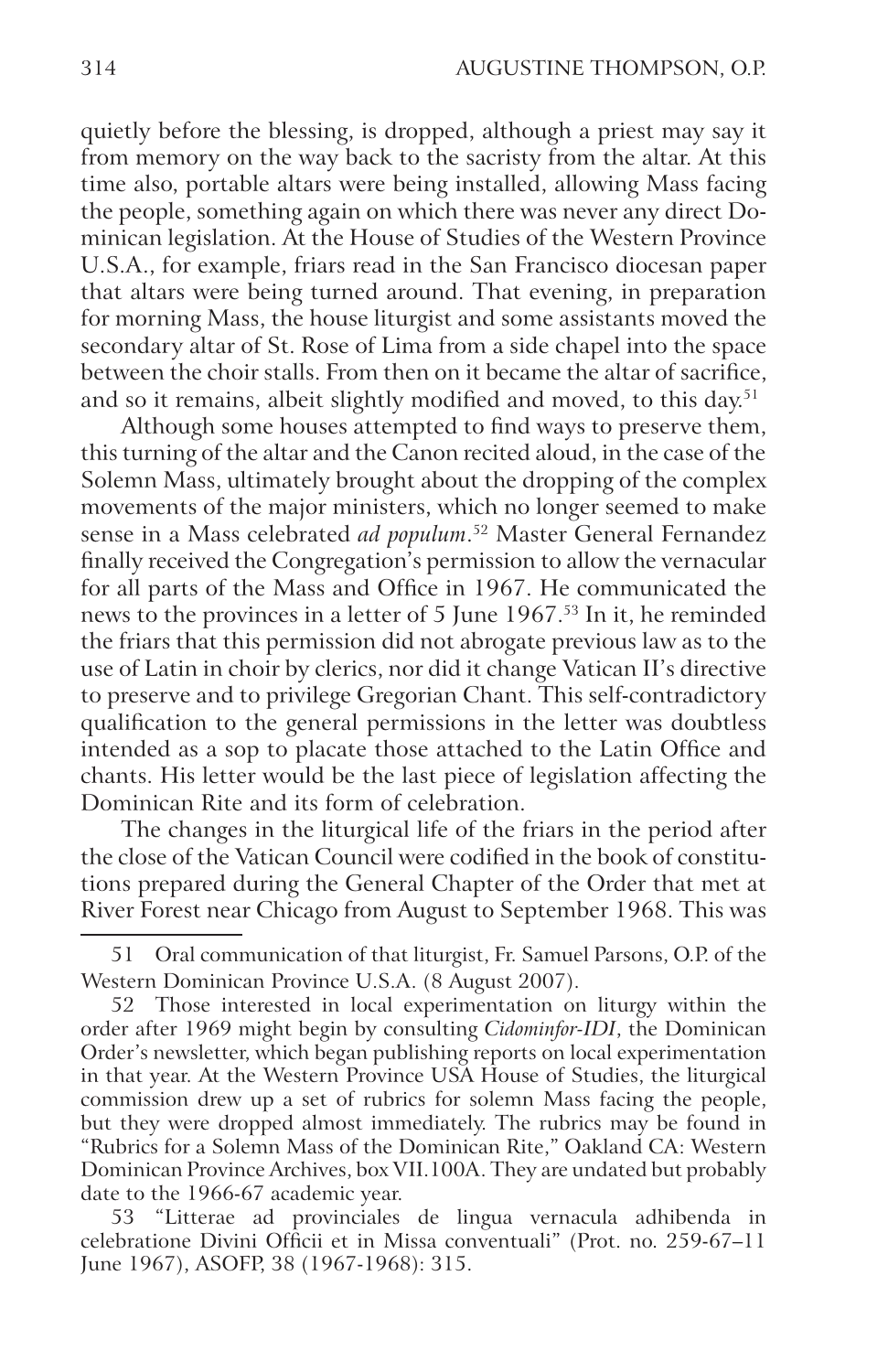# POSTCONCILIAR REFORM OF THE 315 Dominican Rite Liturgy: 1962‑1969

the first systematic revision of the Order's constitutions since that of 1954. The legislation emphasized the communitarian aspect of worship and the centrality of the Mass (which was to be concelebrated). It tended to place the Divine Office, expect perhaps lauds and vespers, in a very secondary position. Emphasizing the communal quality of the Office, the new constitutions required all friars to attend Mass and all the Offices, thus abrogating the old "lector's privilege" which dispensed academics from much of the Office on account of study. The assumption that the Office would be in vernacular underlay another new rule, also communitarian in flavor, that provided that the cooperator brothers (the new term for lay brothers) would sing along with the clerics. The spirit of these documents probably reflected quite accurately the liturgical life already pacticed by friars in parochial and pastoral work outside of the houses of study. In a sense, the most tradition-bound part of these new laws was the long section on suffrages for the dead (over a third of the total), which reflected the importance of such prayers in classical Dominican piety.<sup>54</sup> There was nothing in these Constitutions to suggest that the Order had ever possessed a liturgical rite of its own.

Acting on the recommendation of the Liturgical Commission of the Order under the presidency of Fr. Alfonso d'Amato of the Lombard Province, the chapter commissioned the master general, Fr. Aniceto Fernandez, to request permission from what was now called the "Sacred Congregation for Divine Worship" to allow the Order to adopt the Roman Rite. He was also asked to create a new commission to examine the old liturgical and musical books of the Order to see what elements might be suitable for use with the new Roman liturgy.55 Fr. Fernandez convened an extraordinary session of

<sup>54</sup> *Liber constitutionum et ordinationum Ordinis Fratrum Praedicatorum* (Rome: Typis Polyglottis Vaticanis, 1969), issued on 1 November 1968, esp. nn. 56-75, "De sacra liturgia et oratione," pp. 41-46. Fr. Alfonso d'Amato explained the spirit of this legislation in "Presentatio textuum novarum constitutionum ab unoquoque diversarum commissionum praeside," ASOFP 39 (1969): 36-38. I have followed this exposition in my comments on the new constutions.

<sup>55</sup> *Acta Capituli generalis provincialium Ordinis FF. Praedicatorum, River Forest (30 Aug.-24 Oct. 1968)* (Rome: Curia Generalitia, 1968), "De liturgia," nn. 56-62. In 1973, a liturgical commission of the Order considered those elements of the Dominican rite should be preserved within the context of the New Roman Rite. It concluded that "it could in no way be asserted that the Order had lost its own rights regarding the Missal and Breviary" and other liturgical books. On this project, see Dominique Dye, "Le Rit dominicain à la suite de la réforme liturgique de Vatican II," ASOFP, 43 (1977): 193-275, and Vincenzo Romano, "The Rite of Profession of the Order of